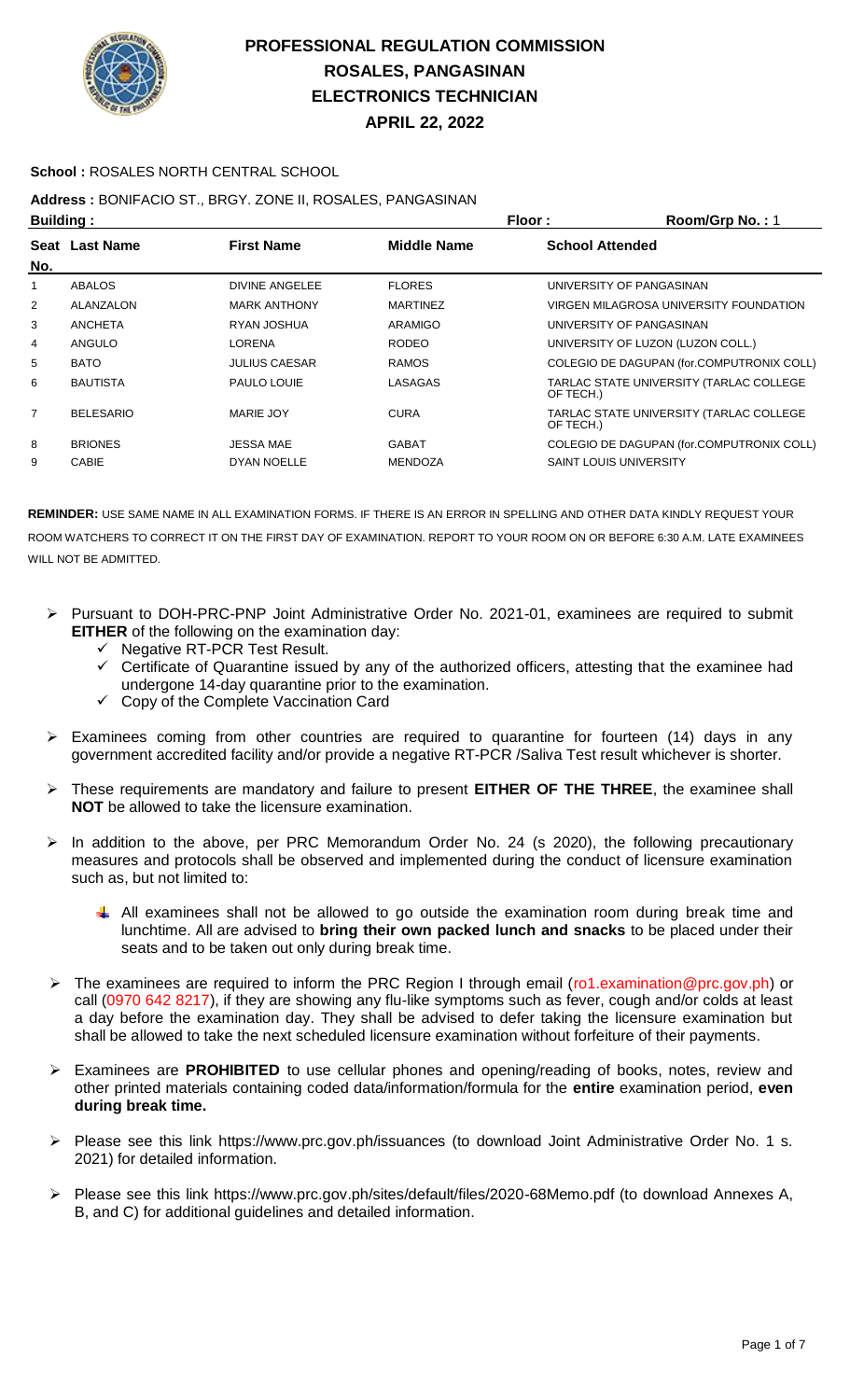

### **School :** ROSALES NORTH CENTRAL SCHOOL

## **Address :** BONIFACIO ST., BRGY. ZONE II, ROSALES, PANGASINAN

| <b>Building:</b> |                |                        | Floor:             | Room/Grp No.: 2                                      |
|------------------|----------------|------------------------|--------------------|------------------------------------------------------|
| No.              | Seat Last Name | <b>First Name</b>      | <b>Middle Name</b> | <b>School Attended</b>                               |
|                  | CAPITULO       | <b>JOHNN BRYANN</b>    | PANGILINAN         | TARLAC STATE UNIVERSITY (TARLAC COLLEGE<br>OF TECH.) |
| 2                | CARIÑO         | <b>FIDEL</b>           | <b>CANENGNENG</b>  | COLEGIO DE DAGUPAN (for.COMPUTRONIX COLL)            |
| 3                | CASIDO         | <b>FRIEDRICH JOSEF</b> | <b>TEMPRA</b>      | <b>SAINT LOUIS UNIVERSITY</b>                        |
| 4                | <b>CRUZ</b>    | <b>JOSHUA MARCO</b>    | <b>PENOLIAR</b>    | UNIVERSITY OF PANGASINAN                             |
| 5                | CRUZ           | <b>ZEN VENIEDICK</b>   | <b>CADANO</b>      | <b>SAINT LOUIS UNIVERSITY</b>                        |
| 6                | DE GUZMAN      | <b>BON CARLO</b>       | <b>MANGUERA</b>    | TARLAC STATE UNIVERSITY (TARLAC COLLEGE<br>OF TECH.) |
| $\overline{7}$   | DE GUZMAN      | <b>GEMNAIKA LAURA</b>  | <b>CALPOTURA</b>   | UNIVERSITY OF LUZON (LUZON COLL.)                    |
| 8                | DE GUZMAN      | <b>KENT JASPER</b>     | <b>HETEROZA</b>    | VIRGEN MILAGROSA UNIVERSITY FOUNDATION               |
| 9                | DE VERA        | TRICIA PEARL           | TAMAYO             | <b>HOLY ANGEL UNIVERSITY</b>                         |

- Pursuant to DOH-PRC-PNP Joint Administrative Order No. 2021-01, examinees are required to submit **EITHER** of the following on the examination day:
	- $\checkmark$  Negative RT-PCR Test Result.
	- $\checkmark$  Certificate of Quarantine issued by any of the authorized officers, attesting that the examinee had undergone 14-day quarantine prior to the examination.
	- $\checkmark$  Copy of the Complete Vaccination Card
- $\triangleright$  Examinees coming from other countries are required to quarantine for fourteen (14) days in any government accredited facility and/or provide a negative RT-PCR /Saliva Test result whichever is shorter.
- These requirements are mandatory and failure to present **EITHER OF THE THREE**, the examinee shall **NOT** be allowed to take the licensure examination.
- In addition to the above, per PRC Memorandum Order No. 24 (s 2020), the following precautionary measures and protocols shall be observed and implemented during the conduct of licensure examination such as, but not limited to:
	- $\downarrow$  All examinees shall not be allowed to go outside the examination room during break time and lunchtime. All are advised to **bring their own packed lunch and snacks** to be placed under their seats and to be taken out only during break time.
- The examinees are required to inform the PRC Region I through email (ro1.examination@prc.gov.ph) or call (0970 642 8217), if they are showing any flu-like symptoms such as fever, cough and/or colds at least a day before the examination day. They shall be advised to defer taking the licensure examination but shall be allowed to take the next scheduled licensure examination without forfeiture of their payments.
- Examinees are **PROHIBITED** to use cellular phones and opening/reading of books, notes, review and other printed materials containing coded data/information/formula for the **entire** examination period, **even during break time.**
- Please see this link https://www.prc.gov.ph/issuances (to download Joint Administrative Order No. 1 s. 2021) for detailed information.
- Please see this link https://www.prc.gov.ph/sites/default/files/2020-68Memo.pdf (to download Annexes A, B, and C) for additional guidelines and detailed information.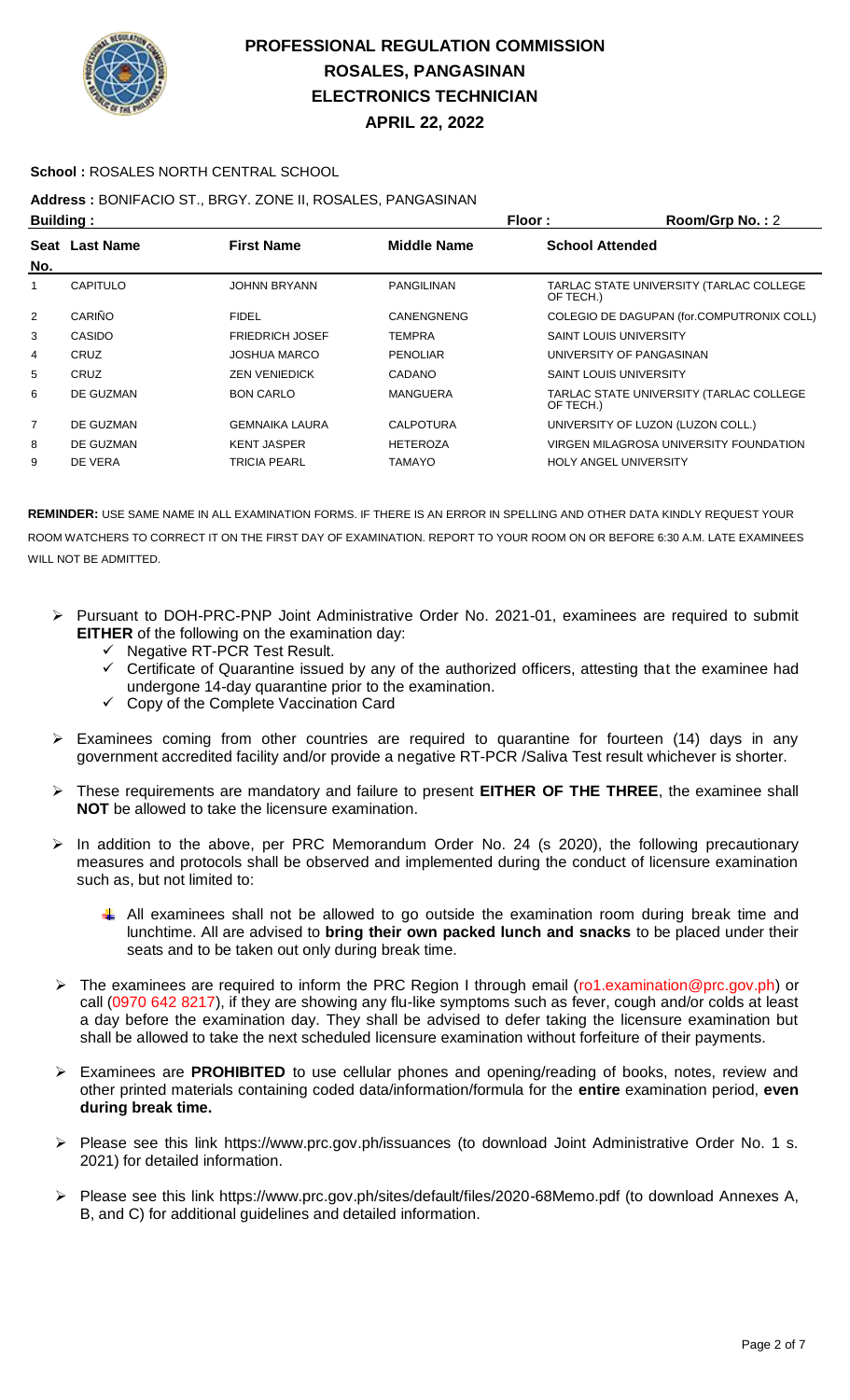

#### **School :** ROSALES NORTH CENTRAL SCHOOL

## **Address :** BONIFACIO ST., BRGY. ZONE II, ROSALES, PANGASINAN

| <b>Building:</b> |                 |                   |                  | Floor:<br>Room/Grp No.: 3                            |  |
|------------------|-----------------|-------------------|------------------|------------------------------------------------------|--|
|                  | Seat Last Name  | <b>First Name</b> | Middle Name      | <b>School Attended</b>                               |  |
| No.              |                 |                   |                  |                                                      |  |
| 1                | DELA CRUZ       | <b>MARVIN</b>     | <b>MONTERAS</b>  | VIRGEN MILAGROSA UNIVERSITY FOUNDATION               |  |
| $\overline{2}$   | <b>DOMENDEN</b> | <b>DANICA</b>     | LESIGUES         | UNIVERSITY OF LUZON (LUZON COLL.)                    |  |
| 3                | <b>DULATRE</b>  | <b>JOSEPH</b>     |                  | <b>SAINT LOUIS UNIVERSITY</b>                        |  |
| 4                | <b>ESPEJO</b>   | MA. LOURVIC       | <b>CISNEROS</b>  | URDANETA CITY UNIVERSITY (CCU)                       |  |
| 5                | <b>FERRER</b>   | ALMIRA JOY        | <b>SISON</b>     | UNIVERSITY OF LUZON (LUZON COLL.)                    |  |
| 6                | <b>FERRER</b>   | JOVEN KIM         | <b>BACOTO</b>    | <b>SAINT LOUIS UNIVERSITY</b>                        |  |
| 7                | <b>FINULIAR</b> | <b>JIMMY JR</b>   | <b>FERNANDEZ</b> | COLEGIO DE DAGUPAN (for.COMPUTRONIX COLL)            |  |
| 8                | <b>GABUYO</b>   | <b>LYNDON</b>     | <b>MENDOZA</b>   | TARLAC STATE UNIVERSITY (TARLAC COLLEGE<br>OF TECH.) |  |
| 9                | <b>GARCIA</b>   | <b>RYANDREI</b>   | <b>CELINO</b>    | UNIVERSITY OF PANGASINAN                             |  |

- Pursuant to DOH-PRC-PNP Joint Administrative Order No. 2021-01, examinees are required to submit **EITHER** of the following on the examination day:
	- $\checkmark$  Negative RT-PCR Test Result.
	- $\checkmark$  Certificate of Quarantine issued by any of the authorized officers, attesting that the examinee had undergone 14-day quarantine prior to the examination.
	- $\checkmark$  Copy of the Complete Vaccination Card
- $\triangleright$  Examinees coming from other countries are required to quarantine for fourteen (14) days in any government accredited facility and/or provide a negative RT-PCR /Saliva Test result whichever is shorter.
- These requirements are mandatory and failure to present **EITHER OF THE THREE**, the examinee shall **NOT** be allowed to take the licensure examination.
- $\triangleright$  In addition to the above, per PRC Memorandum Order No. 24 (s 2020), the following precautionary measures and protocols shall be observed and implemented during the conduct of licensure examination such as, but not limited to:
	- $\downarrow$  All examinees shall not be allowed to go outside the examination room during break time and lunchtime. All are advised to **bring their own packed lunch and snacks** to be placed under their seats and to be taken out only during break time.
- $\triangleright$  The examinees are required to inform the PRC Region I through email (ro1.examination@prc.gov.ph) or call (0970 642 8217), if they are showing any flu-like symptoms such as fever, cough and/or colds at least a day before the examination day. They shall be advised to defer taking the licensure examination but shall be allowed to take the next scheduled licensure examination without forfeiture of their payments.
- Examinees are **PROHIBITED** to use cellular phones and opening/reading of books, notes, review and other printed materials containing coded data/information/formula for the **entire** examination period, **even during break time.**
- Please see this link https://www.prc.gov.ph/issuances (to download Joint Administrative Order No. 1 s. 2021) for detailed information.
- Please see this link https://www.prc.gov.ph/sites/default/files/2020-68Memo.pdf (to download Annexes A, B, and C) for additional guidelines and detailed information.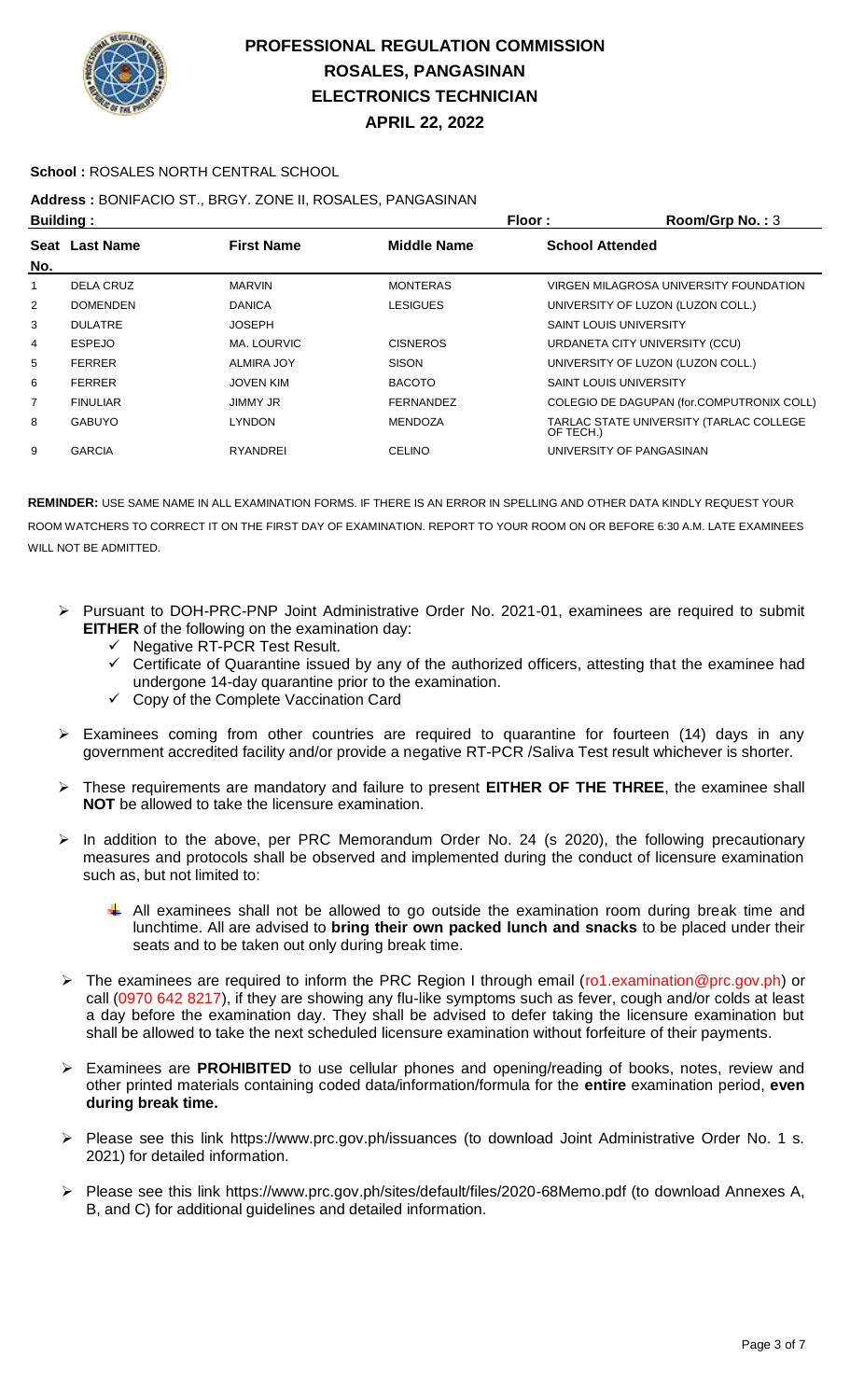

**APRIL 22, 2022**

## **School :** ROSALES NORTH CENTRAL SCHOOL

## **Address :** BONIFACIO ST., BRGY. ZONE II, ROSALES, PANGASINAN

| <b>Building:</b> |                |                      | Floor:             | Room/Grp No.: 4                                      |
|------------------|----------------|----------------------|--------------------|------------------------------------------------------|
| No.              | Seat Last Name | <b>First Name</b>    | <b>Middle Name</b> | <b>School Attended</b>                               |
| 1                | <b>GOROSPE</b> | LARA CHRISTEL        | <b>REYES</b>       | <b>SAINT LOUIS UNIVERSITY</b>                        |
| 2                | <b>GUILEB</b>  | <b>GLAIZA LYN</b>    | <b>DELFIN</b>      | COLEGIO DE DAGUPAN (for.COMPUTRONIX COLL)            |
| 3                | <b>HALOS</b>   | MA. THERESA          | <b>GARCIA</b>      | UNIVERSITY OF PANGASINAN                             |
| 4                | <b>JACLA</b>   | <b>NICHO</b>         | <b>REYES</b>       | <b>SAINT LOUIS UNIVERSITY</b>                        |
| 5                | <b>JIMENEZ</b> | <b>KRISTOFERSON</b>  | <b>LAMBINO</b>     | AMA COMPUTER COLLEGE-TARLAC CITY                     |
| 6                | JULIA          | <b>JAM CHRISTIAN</b> | <b>SAMPANG</b>     | TARLAC STATE UNIVERSITY (TARLAC COLLEGE<br>OF TECH.) |
| 7                | LANTANO        | ALYSSA MAE           | <b>SIMON</b>       | URDANETA CITY UNIVERSITY (CCU)                       |
| 8                | LEBASTE        | CHERRY LYN MAE       | <b>MARIANO</b>     | URDANETA CITY UNIVERSITY (CCU)                       |
| 9                | <b>LOPEZ</b>   | <b>ADONIS</b>        | <b>ERESE</b>       | TARLAC STATE UNIVERSITY (TARLAC COLLEGE<br>OF TECH.) |

- Pursuant to DOH-PRC-PNP Joint Administrative Order No. 2021-01, examinees are required to submit **EITHER** of the following on the examination day:
	- $\checkmark$  Negative RT-PCR Test Result.
	- $\checkmark$  Certificate of Quarantine issued by any of the authorized officers, attesting that the examinee had undergone 14-day quarantine prior to the examination.
	- $\checkmark$  Copy of the Complete Vaccination Card
- $\triangleright$  Examinees coming from other countries are required to quarantine for fourteen (14) days in any government accredited facility and/or provide a negative RT-PCR /Saliva Test result whichever is shorter.
- These requirements are mandatory and failure to present **EITHER OF THE THREE**, the examinee shall **NOT** be allowed to take the licensure examination.
- $\triangleright$  In addition to the above, per PRC Memorandum Order No. 24 (s 2020), the following precautionary measures and protocols shall be observed and implemented during the conduct of licensure examination such as, but not limited to:
	- All examinees shall not be allowed to go outside the examination room during break time and lunchtime. All are advised to **bring their own packed lunch and snacks** to be placed under their seats and to be taken out only during break time.
- ▶ The examinees are required to inform the PRC Region I through email (ro1.examination@prc.gov.ph) or call (0970 642 8217), if they are showing any flu-like symptoms such as fever, cough and/or colds at least a day before the examination day. They shall be advised to defer taking the licensure examination but shall be allowed to take the next scheduled licensure examination without forfeiture of their payments.
- Examinees are **PROHIBITED** to use cellular phones and opening/reading of books, notes, review and other printed materials containing coded data/information/formula for the **entire** examination period, **even during break time.**
- Please see this link https://www.prc.gov.ph/issuances (to download Joint Administrative Order No. 1 s. 2021) for detailed information.
- Please see this link https://www.prc.gov.ph/sites/default/files/2020-68Memo.pdf (to download Annexes A, B, and C) for additional guidelines and detailed information.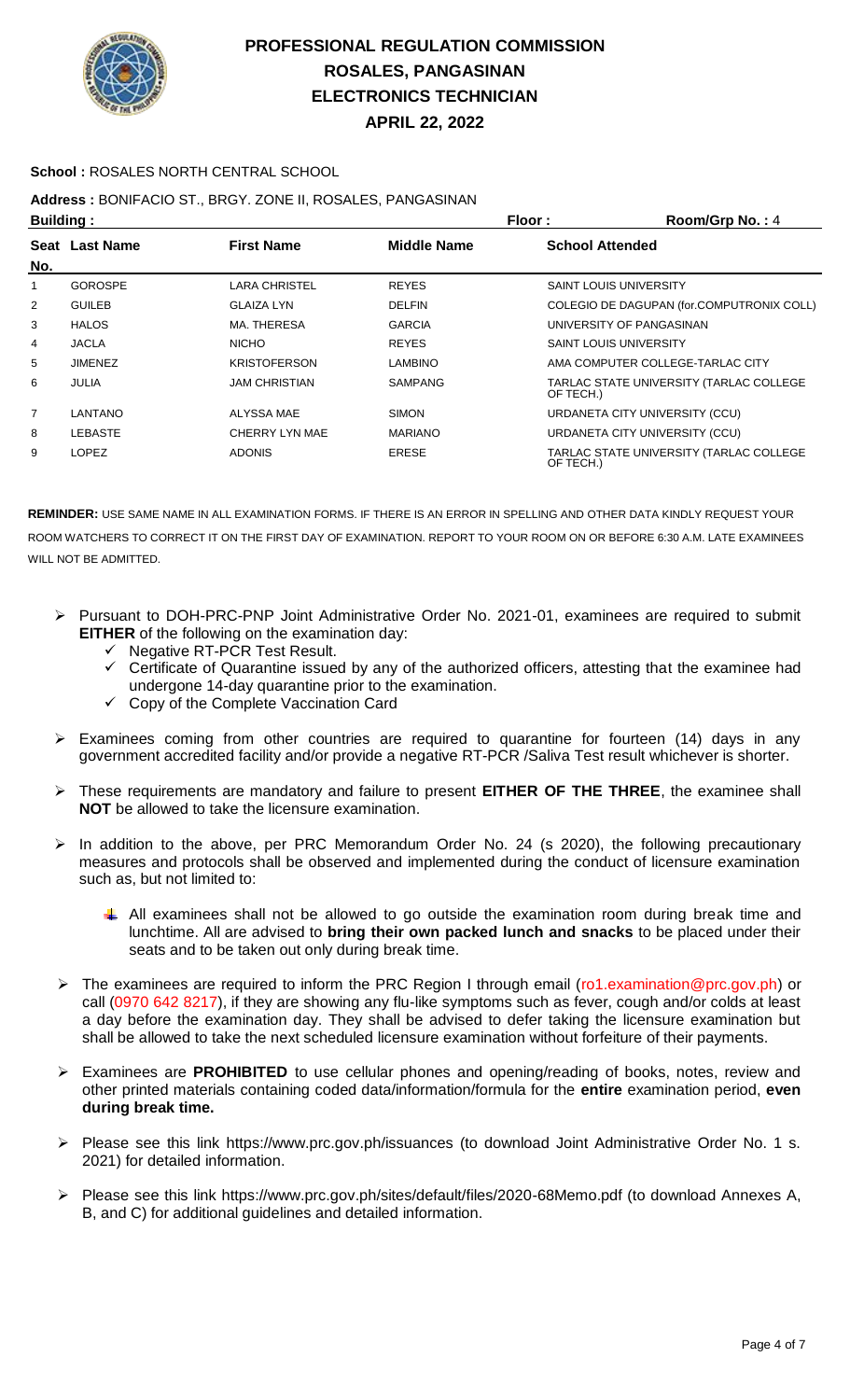

### **School :** ROSALES NORTH CENTRAL SCHOOL

## **Address :** BONIFACIO ST., BRGY. ZONE II, ROSALES, PANGASINAN

| <b>Building:</b> |                  |                     | Floor:           | Room/Grp No.: 5                                            |
|------------------|------------------|---------------------|------------------|------------------------------------------------------------|
|                  | Seat Last Name   | <b>First Name</b>   | Middle Name      | <b>School Attended</b>                                     |
| No.              |                  |                     |                  |                                                            |
| 1                | <b>MACALANDA</b> | <b>RICA MAY ANN</b> | GOM-ED           | COLEGIO DE DAGUPAN (for.COMPUTRONIX COLL)                  |
| 2                | MACARAEG         | SOPHIA MARIE        | <b>BARCELON</b>  | <b>SAINT LOUIS UNIVERSITY</b>                              |
| 3                | MALIT            | RANDELL CHARLES     | <b>YANDOC</b>    | TARLAC STATE UNIVERSITY (TARLAC COLLEGE<br>OF TECH.)       |
| 4                | MAYUGA           | <b>WINDY</b>        | <b>BIAG</b>      | UNIVERSITY OF LUZON (LUZON COLL.)                          |
| 5                | MEJIA            | <b>CZENRICK</b>     | ARZADON          | COLEGIO DE DAGUPAN (for.COMPUTRONIX COLL)                  |
| 6                | <b>MENDOZA</b>   | <b>GLENN MAR</b>    | <b>GUTIERREZ</b> | UNIVERSITY OF PANGASINAN                                   |
| $\overline{7}$   | MERKA            | <b>KAISER KERES</b> | <b>COMON</b>     | SURIGAO STATE COLLEGE OF TECHNOLOGY-<br><b>MAIN CAMPUS</b> |
| 8                | <b>MERO</b>      | JAYSON              | <b>GOMEZ</b>     | COLEGIO DE DAGUPAN (for.COMPUTRONIX COLL)                  |

- Pursuant to DOH-PRC-PNP Joint Administrative Order No. 2021-01, examinees are required to submit **EITHER** of the following on the examination day:
	- $\checkmark$  Negative RT-PCR Test Result.
	- $\checkmark$  Certificate of Quarantine issued by any of the authorized officers, attesting that the examinee had undergone 14-day quarantine prior to the examination.
	- $\checkmark$  Copy of the Complete Vaccination Card
- $\triangleright$  Examinees coming from other countries are required to quarantine for fourteen (14) days in any government accredited facility and/or provide a negative RT-PCR /Saliva Test result whichever is shorter.
- These requirements are mandatory and failure to present **EITHER OF THE THREE**, the examinee shall **NOT** be allowed to take the licensure examination.
- $\triangleright$  In addition to the above, per PRC Memorandum Order No. 24 (s 2020), the following precautionary measures and protocols shall be observed and implemented during the conduct of licensure examination such as, but not limited to:
	- $\downarrow$  All examinees shall not be allowed to go outside the examination room during break time and lunchtime. All are advised to **bring their own packed lunch and snacks** to be placed under their seats and to be taken out only during break time.
- ▶ The examinees are required to inform the PRC Region I through email (ro1.examination@prc.gov.ph) or call (0970 642 8217), if they are showing any flu-like symptoms such as fever, cough and/or colds at least a day before the examination day. They shall be advised to defer taking the licensure examination but shall be allowed to take the next scheduled licensure examination without forfeiture of their payments.
- Examinees are **PROHIBITED** to use cellular phones and opening/reading of books, notes, review and other printed materials containing coded data/information/formula for the **entire** examination period, **even during break time.**
- Please see this link https://www.prc.gov.ph/issuances (to download Joint Administrative Order No. 1 s. 2021) for detailed information.
- Please see this link https://www.prc.gov.ph/sites/default/files/2020-68Memo.pdf (to download Annexes A, B, and C) for additional guidelines and detailed information.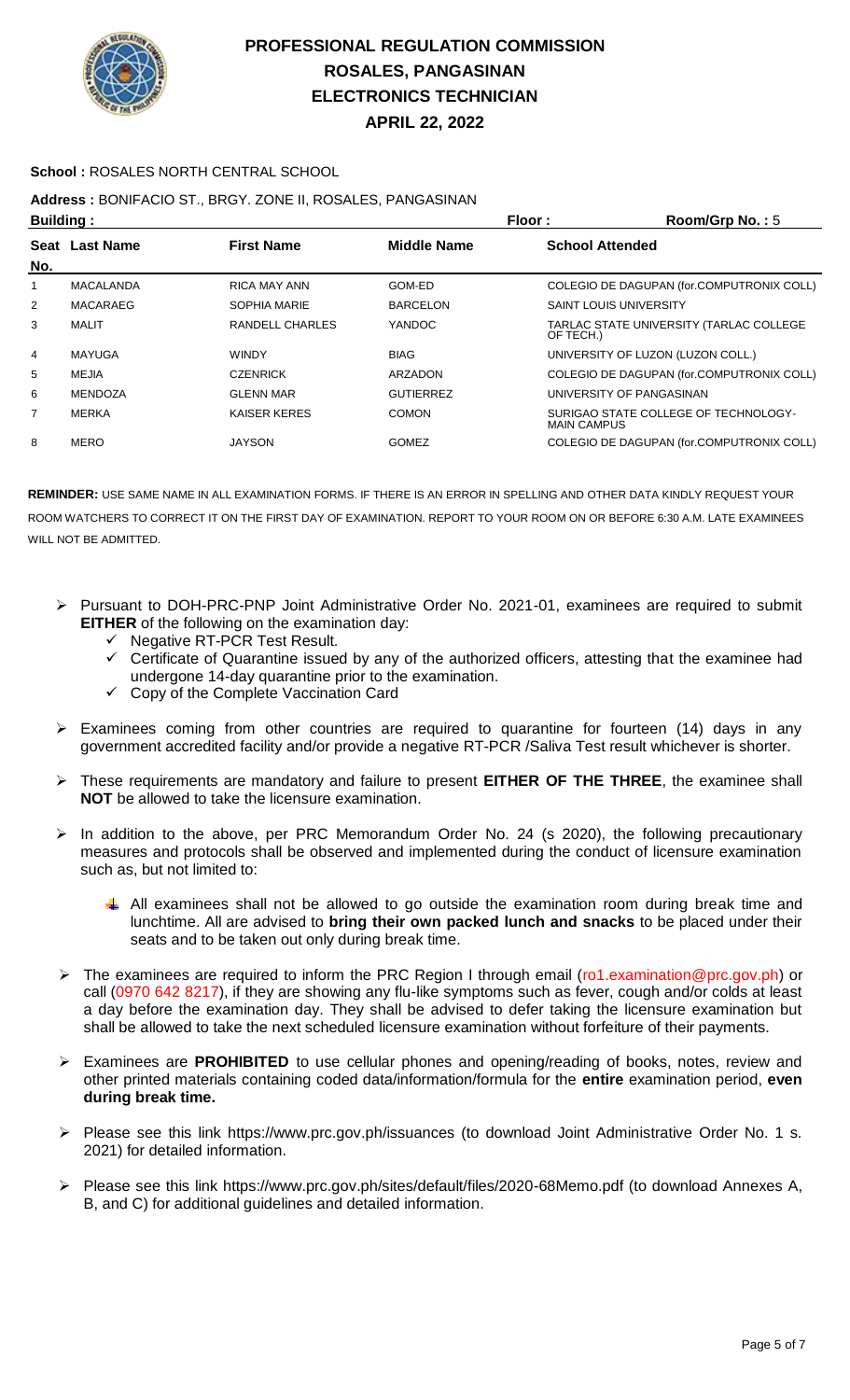

### **School :** ROSALES NORTH CENTRAL SCHOOL

## **Address :** BONIFACIO ST., BRGY. ZONE II, ROSALES, PANGASINAN

| <b>Building:</b> |                  |                     | Floor:             | Room/Grp No.: $6$                                    |
|------------------|------------------|---------------------|--------------------|------------------------------------------------------|
|                  | Seat Last Name   | <b>First Name</b>   | <b>Middle Name</b> | <b>School Attended</b>                               |
| No.              |                  |                     |                    |                                                      |
| 1                | <b>MONDRAGON</b> | KURT VEIN           | <b>BIASON</b>      | UNIVERSITY OF PANGASINAN                             |
| 2                | <b>MOVILLA</b>   | LADY ANN            | <b>BOCO</b>        | UNIVERSITY OF LUZON (LUZON COLL.)                    |
| 3                | <b>OBIENA</b>    | <b>REXOR JOHN</b>   | <b>MANGILA</b>     | TARLAC STATE UNIVERSITY (TARLAC COLLEGE<br>OF TECH.) |
| 4                | PADILLA          | <b>JOHN PATRICK</b> | <b>RARAS</b>       | COLEGIO DE DAGUPAN (for.COMPUTRONIX COLL)            |
| 5                | <b>PASION</b>    | ADAM JUDE           | <b>EVANGELISTA</b> | UNIVERSITY OF PANGASINAN                             |
| 6                | <b>PINEDA</b>    | <b>MARK BENZ</b>    | <b>SIBAL</b>       | TARLAC STATE UNIVERSITY (TARLAC COLLEGE<br>OF TECH.) |
| $\overline{7}$   | <b>ROA</b>       | <b>PAULINE JOY</b>  | <b>VISTA</b>       | UNIVERSITY OF THE PHILIPPINES-DILIMAN                |
| 8                | <b>ROBOZA</b>    | <b>JEROME</b>       | <b>AQUINO</b>      | UNIVERSITY OF LUZON (LUZON COLL.)                    |
|                  |                  |                     |                    |                                                      |

- Pursuant to DOH-PRC-PNP Joint Administrative Order No. 2021-01, examinees are required to submit **EITHER** of the following on the examination day:
	- $\checkmark$  Negative RT-PCR Test Result.
	- $\checkmark$  Certificate of Quarantine issued by any of the authorized officers, attesting that the examinee had undergone 14-day quarantine prior to the examination.
	- $\checkmark$  Copy of the Complete Vaccination Card
- $\triangleright$  Examinees coming from other countries are required to quarantine for fourteen (14) days in any government accredited facility and/or provide a negative RT-PCR /Saliva Test result whichever is shorter.
- These requirements are mandatory and failure to present **EITHER OF THE THREE**, the examinee shall **NOT** be allowed to take the licensure examination.
- In addition to the above, per PRC Memorandum Order No. 24 (s 2020), the following precautionary measures and protocols shall be observed and implemented during the conduct of licensure examination such as, but not limited to:
	- $\downarrow$  All examinees shall not be allowed to go outside the examination room during break time and lunchtime. All are advised to **bring their own packed lunch and snacks** to be placed under their seats and to be taken out only during break time.
- The examinees are required to inform the PRC Region I through email (ro1.examination@prc.gov.ph) or call (0970 642 8217), if they are showing any flu-like symptoms such as fever, cough and/or colds at least a day before the examination day. They shall be advised to defer taking the licensure examination but shall be allowed to take the next scheduled licensure examination without forfeiture of their payments.
- Examinees are **PROHIBITED** to use cellular phones and opening/reading of books, notes, review and other printed materials containing coded data/information/formula for the **entire** examination period, **even during break time.**
- Please see this link https://www.prc.gov.ph/issuances (to download Joint Administrative Order No. 1 s. 2021) for detailed information.
- Please see this link https://www.prc.gov.ph/sites/default/files/2020-68Memo.pdf (to download Annexes A, B, and C) for additional guidelines and detailed information.